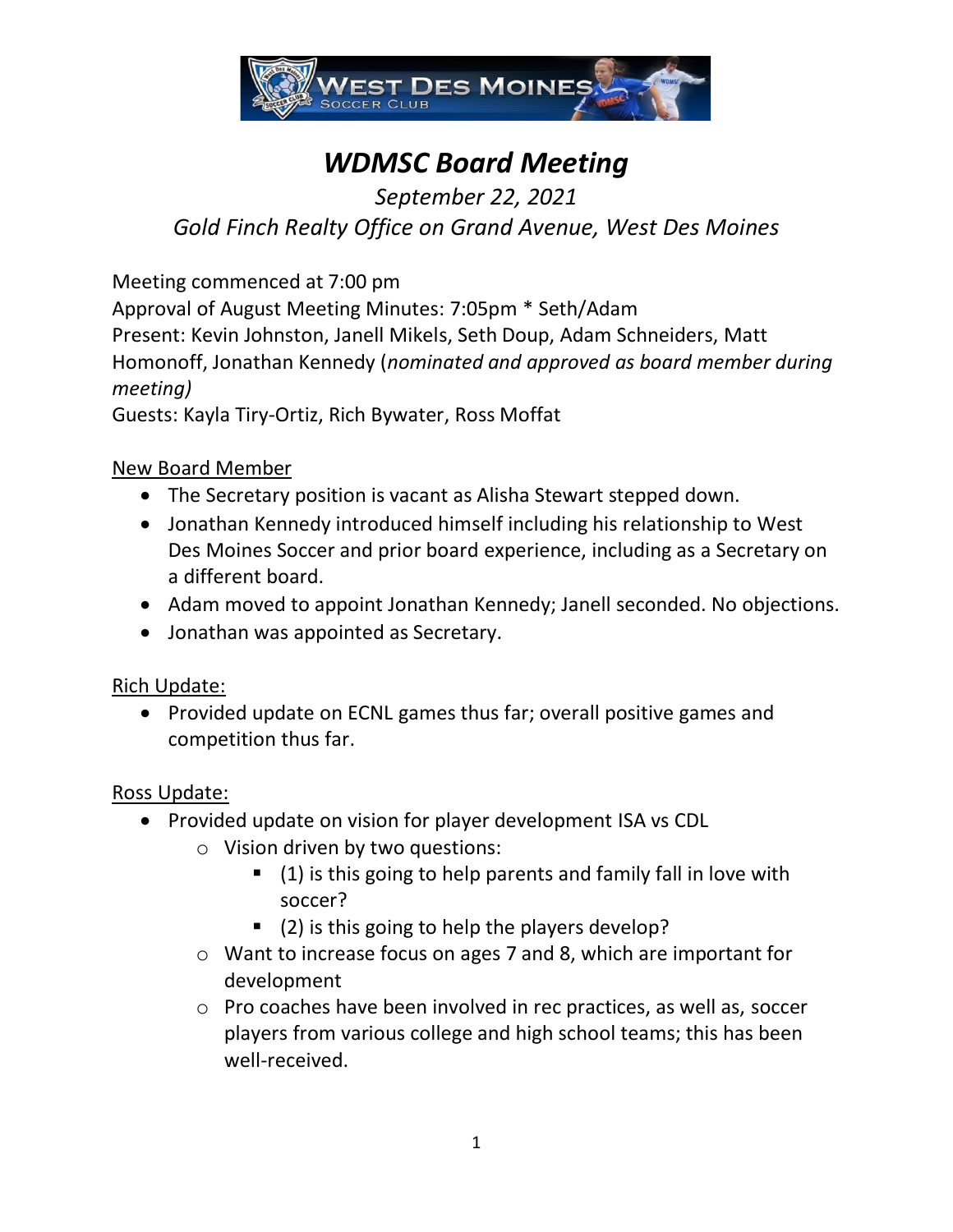

- o Ross is also attending various practices or games as available to serve as a resource for volunteer coaches.
- Adam raised questions related to whether these player development initiatives will create any additional costs (e.g., for pro coaches at games)
	- o Ross confirmed it will not and is covered within the current Sporting Services Agreement.

## Kayla Update:

- Presented on total registration numbers for rec soccer. It is about 100 more than last spring.
	- o She commented that the focus is on retention as opposed to year to year totals as different age groups have different population numbers.
	- o Overall, the registrations look good this year.
- Presented information on two refund requests for Fall season; board confirmed approval for refund.
- Raised question about current refund policy suggesting it be reviewed to assess the administrative fee – currently 10% of registration fee.
	- o Board members agreed it should be reviewed.
	- o Almost all of administrative work is done at the beginning prior to the season commencing, e.g., setting up the rosters, uniform purchases, and coaching signups.

# Social Media Update (Kevin):

- Pursuant to the Sporting Services Agreement there is a requirement for Sporting to provide a certain number of social media posts for West Des Moines SC.
	- o Ross is now utilizing the handles (Facebook, Twitter, and Instagram) to add posts in addition to those already authorized for posting.
	- o Ross provided update that a professional photographer has been hired to take a number of photographs of multiple age groups during weekend games to have a base of photos to use for social media posts.
	- o Janell commented that older athletes may be able to provide photography services as part of silver cord or similar programs.

# Recreational Activities Update (Matt):

• Two weekends of play completed.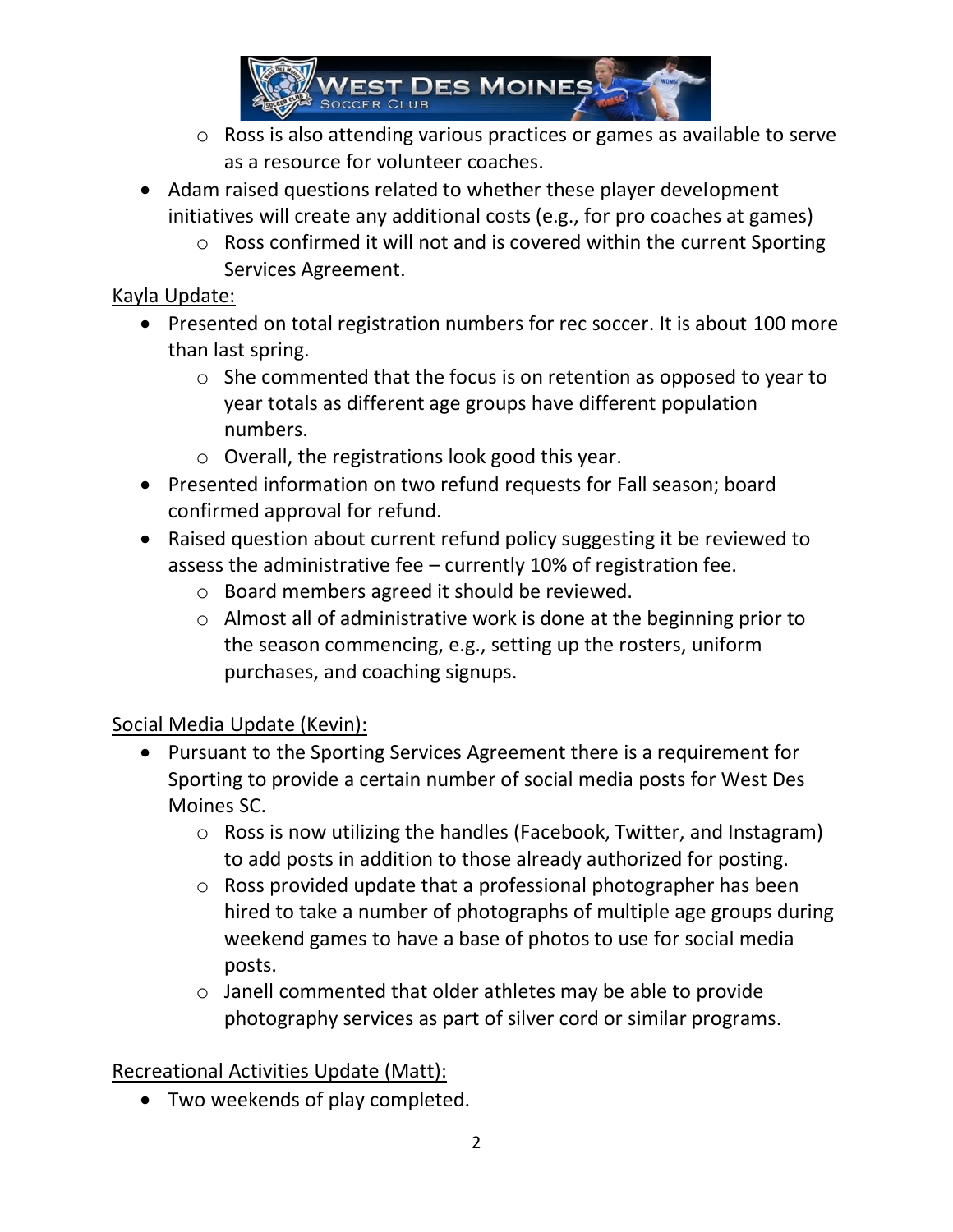

- Good feedback thus far, including, the CDL as rec families are not traveling as far for games.
- Some issues have been raised regarding the flexibility of the reschedule policy and procedure.
	- o Suggestion that CDL personnel have a backup person for rescheduling in addition to the current person.
- Referees
	- o There is a general shortage of referees this year.
	- o Tournaments in September amplify this issue.

## Properties Report (Adam):

- *At Raccoon River:*
	- o A goal net needs replacing after animal control cut it to remove an owl.
	- o Need to confirm measurements to well distance as DNR is cutting off irrigation. Adam addressing.
- *At Hidden Valley:* 
	- o Final updates were made to fire extinguisher and lights fire inspection passed.
	- o Parking lot painting was completed via various volunteers.
	- o Abandoned equipment (balls, cleats, jackets) will be donated to local youth facilities. This was a project started by a West Des Moines soccer family.
	- o Review of parking lot lighting completed.
		- MidAmerican replaced burnt out light bulbs and switched bulbs to LED for longevity and cost savings.
		- Could consider adding a new light by Walnut Woods towards the fields and concession stands. Cost would be \$650 as it requires a new pole to be set.
		- Secondary wires can be added between existing poles for \$17 per month.
	- o Overseeding Racoon River is recommended by Tim.
		- Cost is estimated at \$2000
		- No decision at this time.

Competitive Report (Janell):

• GrimesPlex is still in development